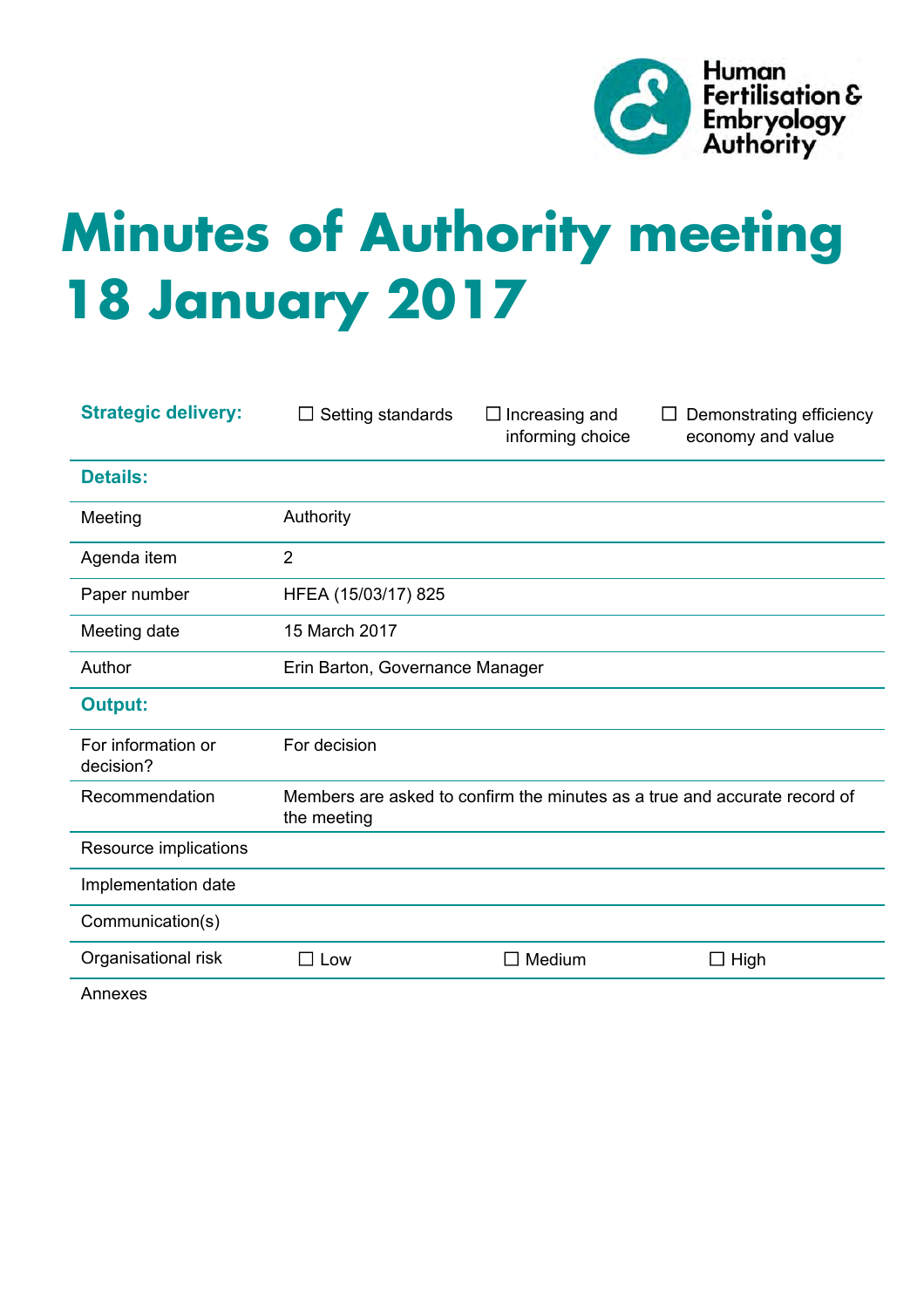#### **Minutes of the Authority meeting on 18 January 2017 held at Church House, 27 Great Smith Street, London SW1P 3NZ**

| Members present     | Sally Cheshire (Chair)<br>Dr Andy Greenfield<br>Kate Brian<br>Dr Anne Lampe<br><b>Anthony Rutherford</b><br><b>Bishop Lee Rayfield</b> | Yacoub Khalaf<br>Margaret Gilmore<br>Anita Bharucha<br><b>Ruth Wilde</b><br><b>Bobbie Farsides</b> |  |
|---------------------|----------------------------------------------------------------------------------------------------------------------------------------|----------------------------------------------------------------------------------------------------|--|
| Apologies           | None                                                                                                                                   |                                                                                                    |  |
| <b>Observers</b>    | Jeremy Mean (Department of Health)                                                                                                     |                                                                                                    |  |
| Staff in attendance | Peter Thompson<br>Nick Jones<br>Juliet Tizzard<br>Paula Robinson                                                                       | Anjeli Kara<br><b>Richard Sydee</b><br>Joanne McAlpine<br>Erin Barton                              |  |

#### **Members**

There were 11 members at the meeting, 7 lay members and 4 professional members

### **1. Welcome, apologies and declarations of interest**

- **1.1.** The Chair opened the meeting by welcoming Authority members and members of the public to the first meeting of 2017. As with previous meetings, it was audio-recorded and the recording was made available on our website to enable interested members of the public who could not attend the meeting to listen to our deliberations.
- **1.2.** Declarations of interest were made by:
	- Anthony Rutherford (Person Responsible at a licensed centre)
	- Kate Brian (Regional organiser for London and the South East for Infertility Network UK)
	- Yacoub Khalaf (Person Responsible at a licensed centre)
	- Ruth Wilde (Senior Fertility Counsellor at a licensed centre)

#### **2. Minutes of Authority meeting held on 15 December 2016**

**2.1.** Members agreed the minutes of the meeting held on 15 December, subject to one minor amendment, for signature by the Chair of the meeting.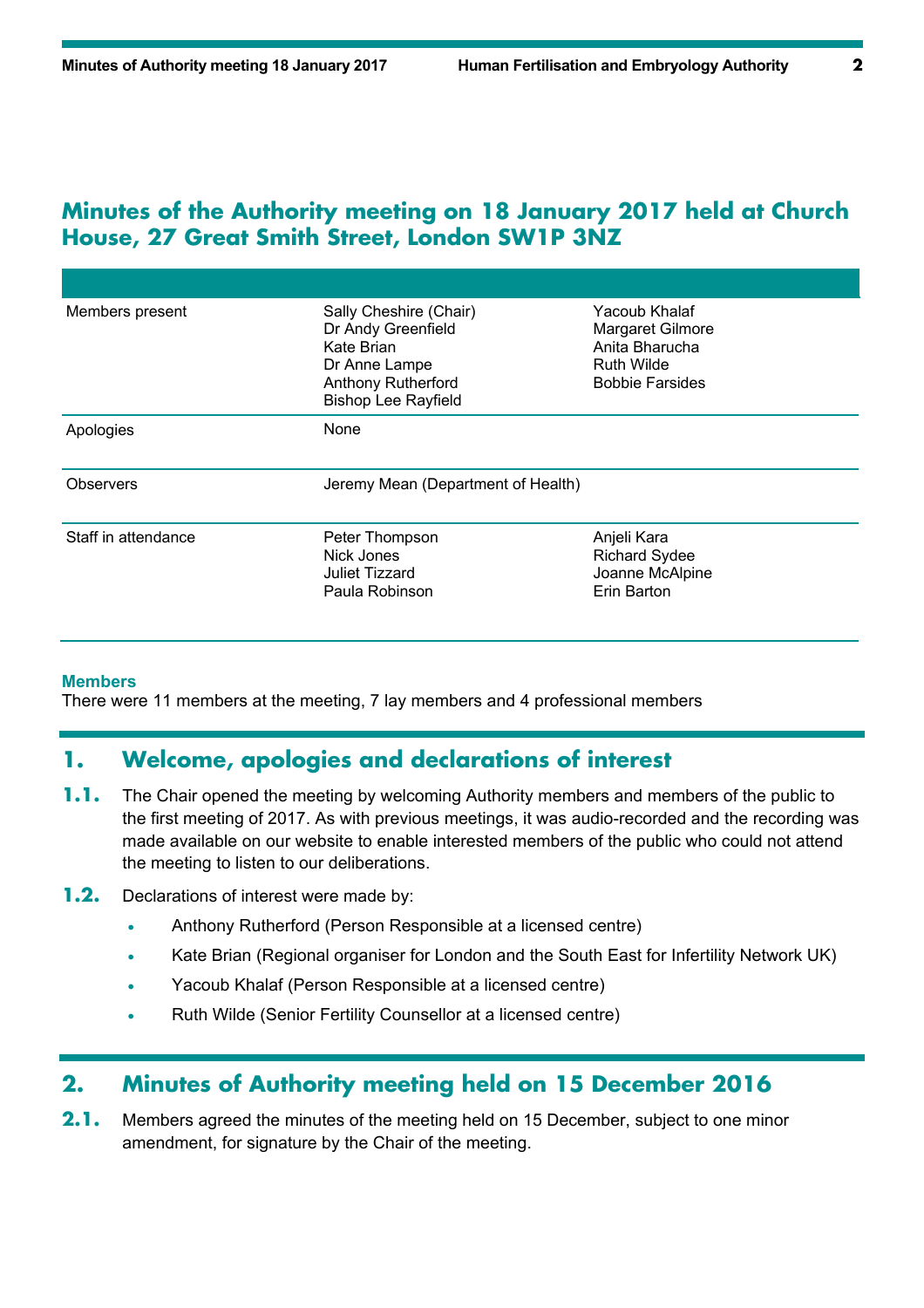#### **3. Chair's report**

- **3.1.** The Chair provided members with a summary of events that she attended with organisations in the IVF sector and the wider health and care system since the Authority meeting on 16 November 2016.
	- On 18 November, the Chair participated in the Philomathia Symposium 2016 in Cambridge, on the theme of 'body politics'. She then attended the Royal College of Obstetricians and Gynaecologists annual dinner.
	- On 7 December, she chaired a session on the 14-day rule at the Progress Educational Trust conference.
	- On 15 December, she chaired the extraordinary Authority meeting on mitochondrial donation, and on 11 January she chaired the Multiple Births Stakeholder meeting.
	- Finally, the Chair informed members that later that day she, together with the Chief Executive, were to meet Clara Swinson, the HFEA's new senior sponsor at the Department of Health.

### **4. Chief Executive's report**

- **4.1.** The Chief Executive advised members that on 24 November he attended the Association of Chief Executives annual conference and on 7 December he attended the Audit and Governance Committee before going to the PET conference in the afternoon.
- **4.2.** On 6 January, the Chief Executive spoke at Fertility 2017 in Edinburgh, the joint conference of the British Fertility Society, Association of Clinical Embryologists and the Society for Reproduction and Fertility. The Chief Executive gave an overview of our strategic priorities for the coming year, focusing on the range of regulatory levers we have including the use of soft powers, like information, to bring about culture change in the sector.
- **4.3.** On 11 January, the Chief Executive attended the Multiple Births Stakeholder meeting and on 12 January he attended the quarterly Healthcare Leaders senior talent board meeting.

#### **Organisational change**

- **4.4.** On 29 November, the Chief Executive held a leadership away day for all of the department heads and senior management team (SMT) to reflect on the results of the annual staff survey and to prepare for the annual all staff away day, held on 13 December.
- **4.5.** The Chief Executive reported that the results of the staff survey suggested a significant decline in morale in most areas when compared to the previous year's survey, although 90 per cent of staff have a clear understanding of the organisation's purpose and objectives. The all staff away day provided an opportunity for frank discussion and, whilst it was recognised that there may be little scope for change in some areas, staff agreed to set up six 'task and finish' groups, with the aim to make recommendations for change within the next three months on the following issues:
	- Resources and workload
	- Leadership and managing change
	- Line-management and performance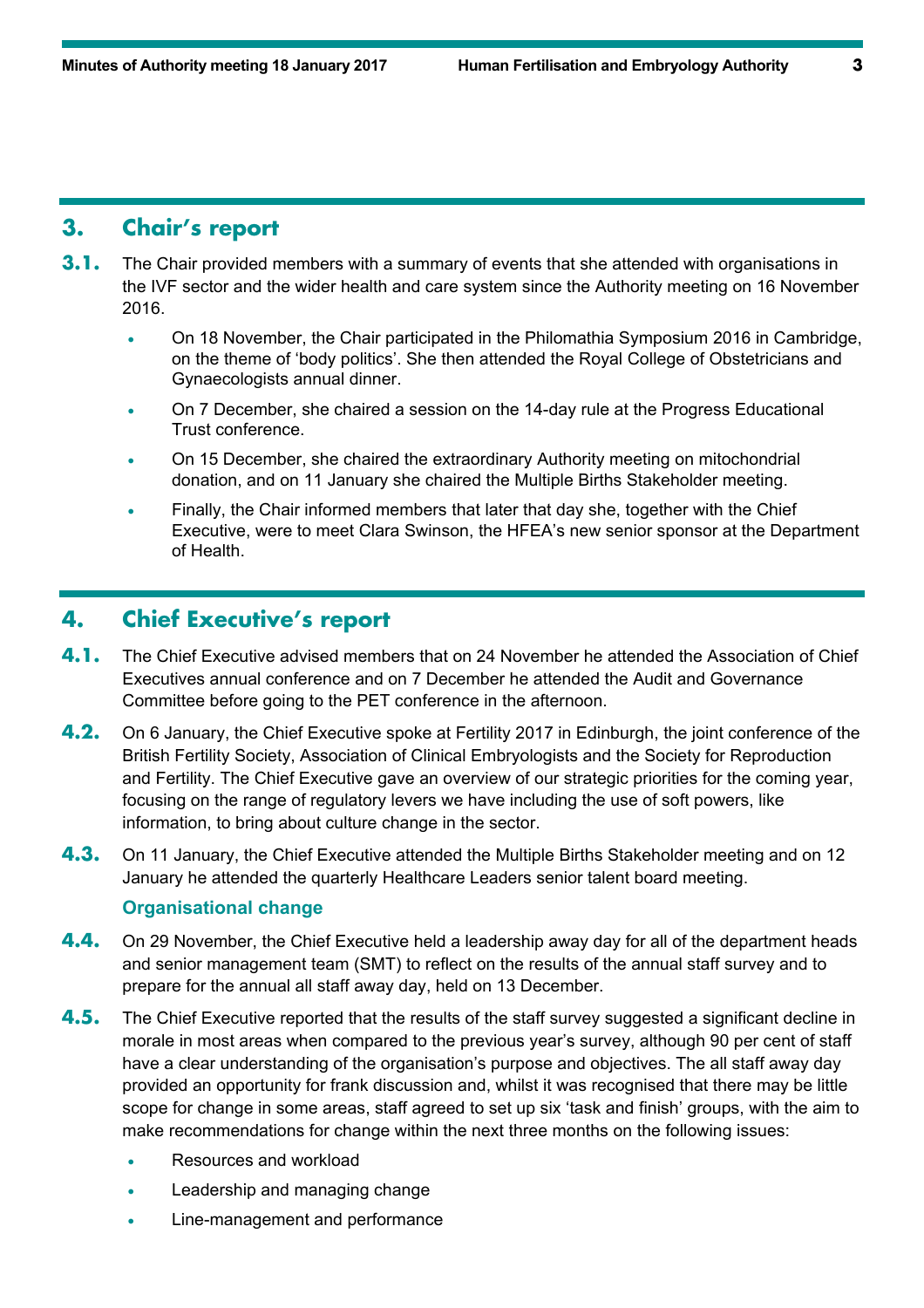- Careers and recruitment
- Learning and development
- Engagement and action.
- **4.6.** Each group will be led by a member of the SMT and a Head of department, and will consist of volunteers from across the organisation. There will also be an overarching piece of work on pay and benefits led by the Director of Finance to address the impact of restrictions in public sector pay on staff morale.
- **4.7.** The Chief Executive said that, at the staff away day, he also told staff about the proposed organisational changes that need to be implemented as a result of the new strategy and the completion of the Information for Quality (IfQ) programme. These changes include:
	- Forming a new Intelligence team with a Head to be located in the Strategy and Corporate Affairs Directorate
	- Bringing together the existing Governance and Licensing team with the Business Planning team under a single Head
	- Recasting the Information and IT functions under a new Chief Information Officer role in the Compliance and Information Directorate
- **4.8.** A formal, one-month consultation with all staff will shortly begin and will include 1:1 discussions with the staff directly affected by the changes. The new structure will be finalised in February or early March 2017. SMT planned to redeploy staff where possible but accepted that there could be a small number of staff without the necessary skills for a position within the new organisational structure. The Chief Executive assured members that the change would be handled properly and sensitively, and that any final proposals would be put before the Remuneration Committee.
- **4.9.** Some members were keen to receive further information and agreed that the information disseminated to staff will be available for those who were interested.

#### **Press coverage**

- **4.10.** The Chief Executive informed members that there was a lot of high-profile coverage of both our work and fertility issues in general.
- **4.11.** The Authority's decision in December to permit the use of mitochondrial donation techniques in treatment was very well covered in the press at home and abroad. The Chair gave interviews to a number of different national and international broadcasters, which appeared on various news channels. There were hundreds of articles written in the following days. The coverage was almost universally favourable, both in terms of the decision and recognition for the work done by the panel and our staff over the numerous reviews.
- **4.12.** There were reports of a baby born in Ukraine following the use of mitochondrial donation. The Chief Executive reminded members that the use of these techniques to treat infertility is not permitted in the UK; it can only be used to avoid serious mitochondrial diseases.
- **4.13.** Treatment add ons: In late November, BBC Panorama broadcast a half hour show on the use of treatment add ons, the supplementary treatments given to patients to increase their chances of success. The programme was based on research by the Oxford Centre for Evidence-Based Medicine which concluded that many treatment add ons were either unproven or counterproductive. We gave a statement to Panorama and some interviews around the issue after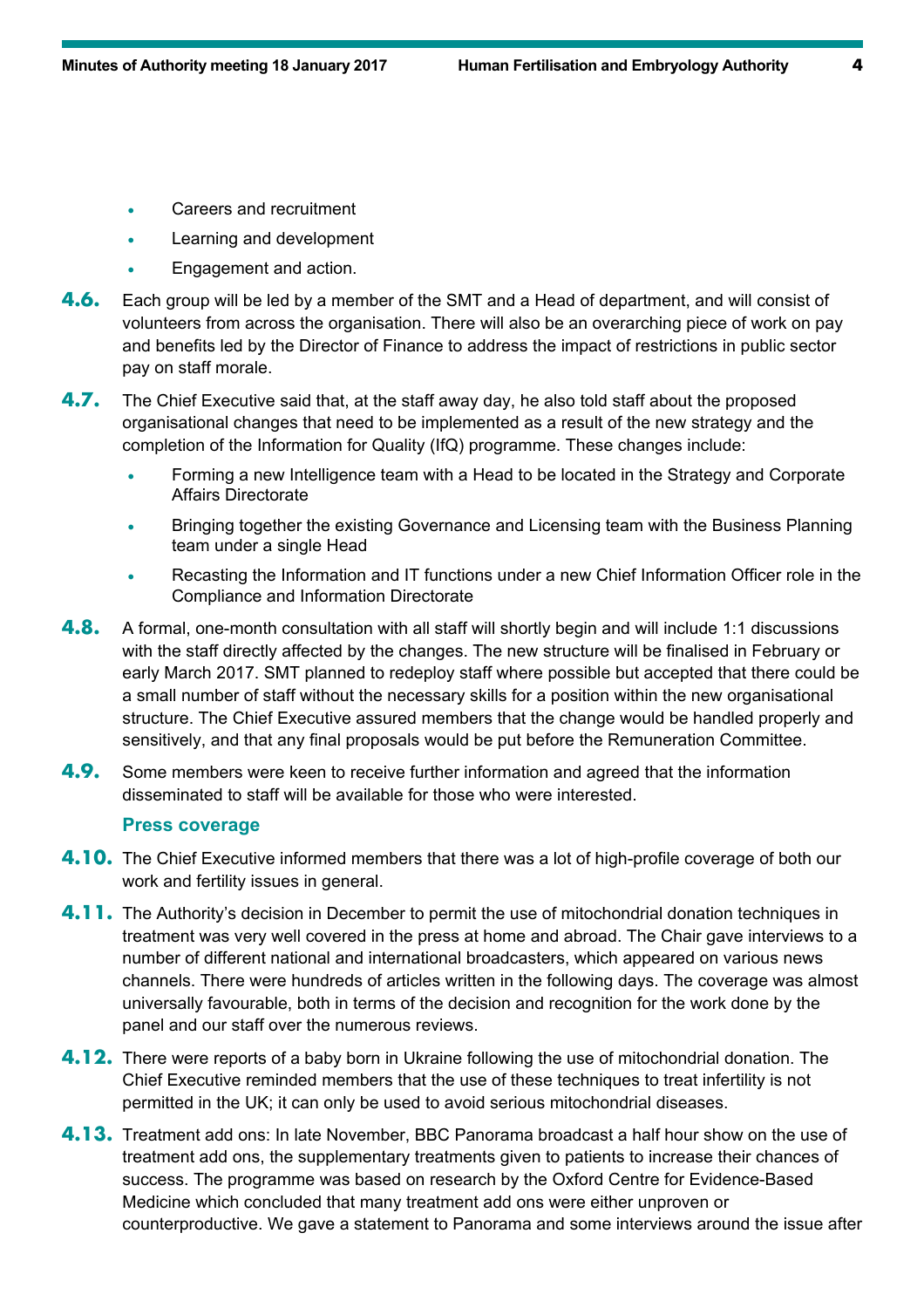the show was broadcast including the Victoria Derbyshire show the following day. There was a mixed response to both the programme and the published research from the sector but both highlighted some essential truths: that many clinics are offering add ons, that the price of each add on varies significantly, that patients are confused and that the evidence base for most add ons is weak. This message was reiterated by the Chief Executive at the Fertility 2017 conference in January. These were all issues that we have been considering for a while, and which will be covered in more detail later in the meeting.

**4.14.** The Chief Executive informed members that during the previous week, the BMJ Online published a study by Manchester University which suggested that clinics were 'cherry picking' the outcomes data published on their websites. We prepared a statement which was given to a few media outlets. The Chief Executive assured members that the inspection team check clinic websites on a regular basis, and that the duty for clinics to act responsibly in presenting data within certain parameters is part of the Code of Practice. However, the Chief Executive acknowledged the need to revisit current guidance on clinic websites in light of the proposed changes to Choose a Fertility Clinic.

#### **5. Committee Chairs' updates**

- **5.1.** The Chair of the Statutory Approvals Committee (SAC) reported that the committee met on 24 November and 15 December. It considered five preimplantation genetic diagnosis (PGD) applications in November, all of which were approved, and two requests for Special Directions, one of which was approved and one adjourned for further information. At the December meeting, five PGD applications were considered, all of which were approved.
- **5.2.** The Chair of the Licence Committee advised members that the committee had met on 12 January to consider one research licence renewal application and one executive update. The minutes have not yet been published.
- **5.3.** The Director of Strategy and Corporate Affairs advised members that the Executive Licensing Panel (ELP) met four times since the Authority meeting on 16 November; on 18 November, 2 and 20 December, and 13 January. At the first three meetings, the panel considered one treatment and storage renewal application which was approved; one interim inspection report, where the licence was continued; three initial licence applications, all of which were granted; and eight licence variations, all of which were approved. At the meeting on 13 January, the minutes of which have not yet been published, the panel considered one treatment and storage renewal application, two interim inspections and four licence variations.
- **5.4.** The Chair of Audit and Governance Committee (AGC) advised members that the committee met on 7 December, and considered the following items:
	- Updates from the Internal and External Audit teams
	- Register and Compliance Risks, and an update on the IfQ programme and managing risks, from the Director of Compliance and Information
	- Strategic risks, from the Head of Business Planning
	- The implementation of audit recommendations
	- Disclosure and barring service (DBS checks), from the Chief Executive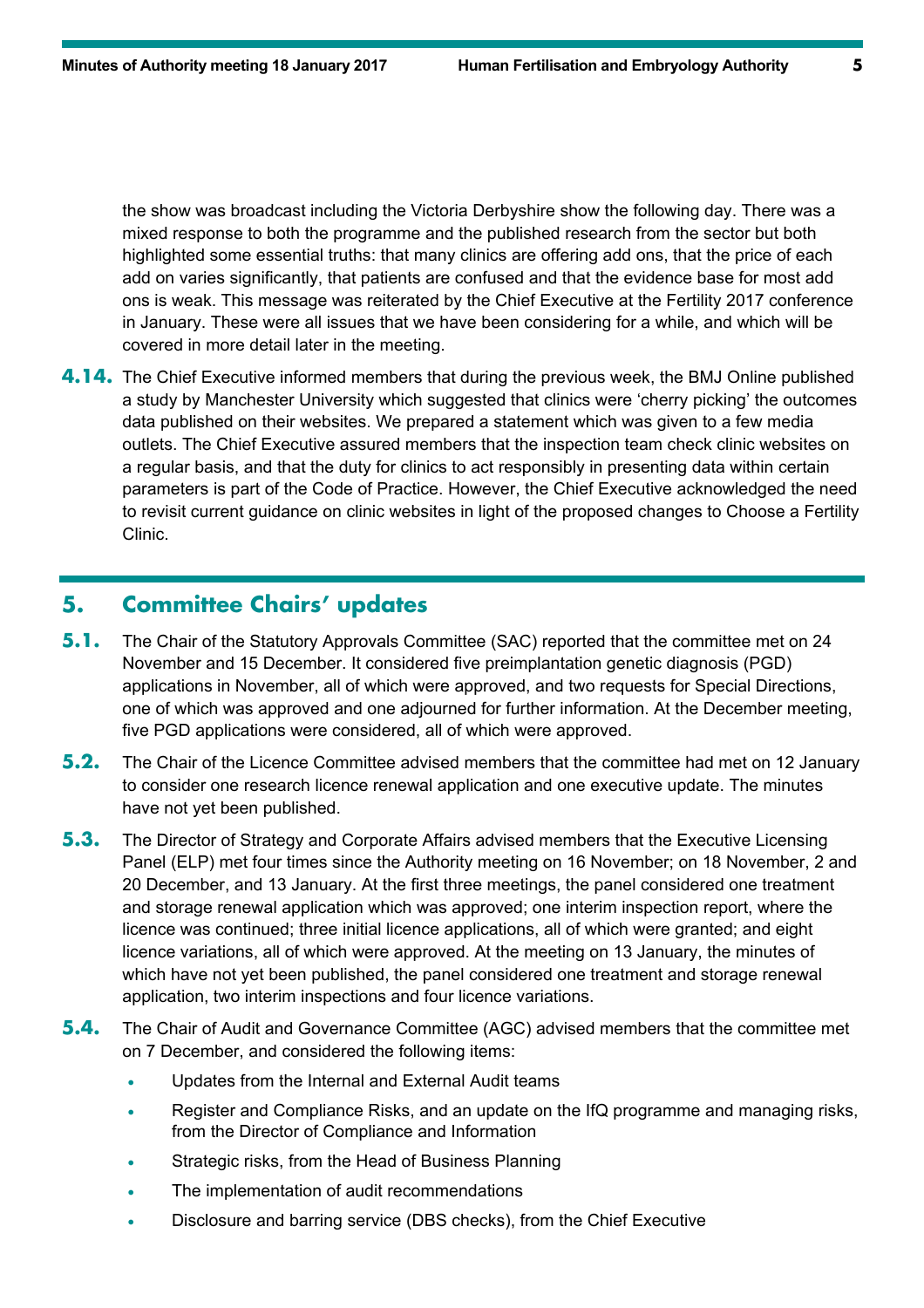- Cyber security: information security and testing, from the Head of IT a topic the committee felt it was important to revisit more regularly particularly as the IfQ programme nears completion
- Contracts and procurement, and the whistle blowing policy, from the Head of Finance
- An annual review of AGC's effectiveness, which was overall very positive; the committee were keen to take on board feedback and planned to distinguish clearly between items that were for information and items for decision.
- **5.5.** Our internal auditors, PwC, interviewed members of the Authority on behalf of the Department of Health's internal audit group who are encouraging Arm's Length Bodies in the health sector to undergo a review of their board effectiveness. The Chair informed members that an early report presented to AGC was overwhelmingly positive and that the final report will highlight any recommendations.

# **6. Strategic performance report**

- **6.1.** The Chair introduced this item, advising that the strategic performance report was a general summary of our performance measures, the progress towards implementation of the strategy, our programmes and their status, and generally the wider performance of the Authority.
- **6.2.** The Director of Strategy and Corporate Affairs summarised the activities within her Directorate, including recent work following on from the Multiple Births Stakeholder meeting. The Policy team is in the process of analysing five years of patient feedback relating to the provision of information and decision-making in clinics surrounding elective single embryo transfer (eSET). Early analysis shows that patients want more information from both their clinics and external sources, and this was fed into work on the relevant sections of the new website. It was evident that in some clinics patients were given inconsistent advice from different members of clinic staff and that often information was provided too late in the treatment pathway. It was noted that there was a common misconception amongst those women opting for a double embryo transfer against the advice of their clinic, that this would increase their chances of success, when recent publications have shown that this is not necessarily true. These misconceptions will be addressed through the One at a Time campaign.
- **6.3.** Further collaborative work is being done to collect data on the number of multiple births coming from licensed treatment in the UK, unregulated treatments or from treatment overseas. She advised members that, whilst performance in the sector is very good as a whole and has come a long way in five years, there are still a handful of clinics not achieving the target of less than 10% of all births being multiple births. The inspection team will work closely with those clinics to try to improve their services.
- **6.4.** Some members were particularly interested in the growing difference in the proportion of eSET between NHS funded cycles and privately funded cycles. It was decided that further analysis of eSET as a proportion of those eligible, rather than as a proportion of all cycles, could provide a better understanding of other factors such as potential differences in the culture of NHS and private clinics, or the attitudes of their respective patients.
- **6.5.** The Director of Strategy and Corporate Affairs reminded members that the annual conference will take place on 16 March, and that their participation on the day will be much appreciated.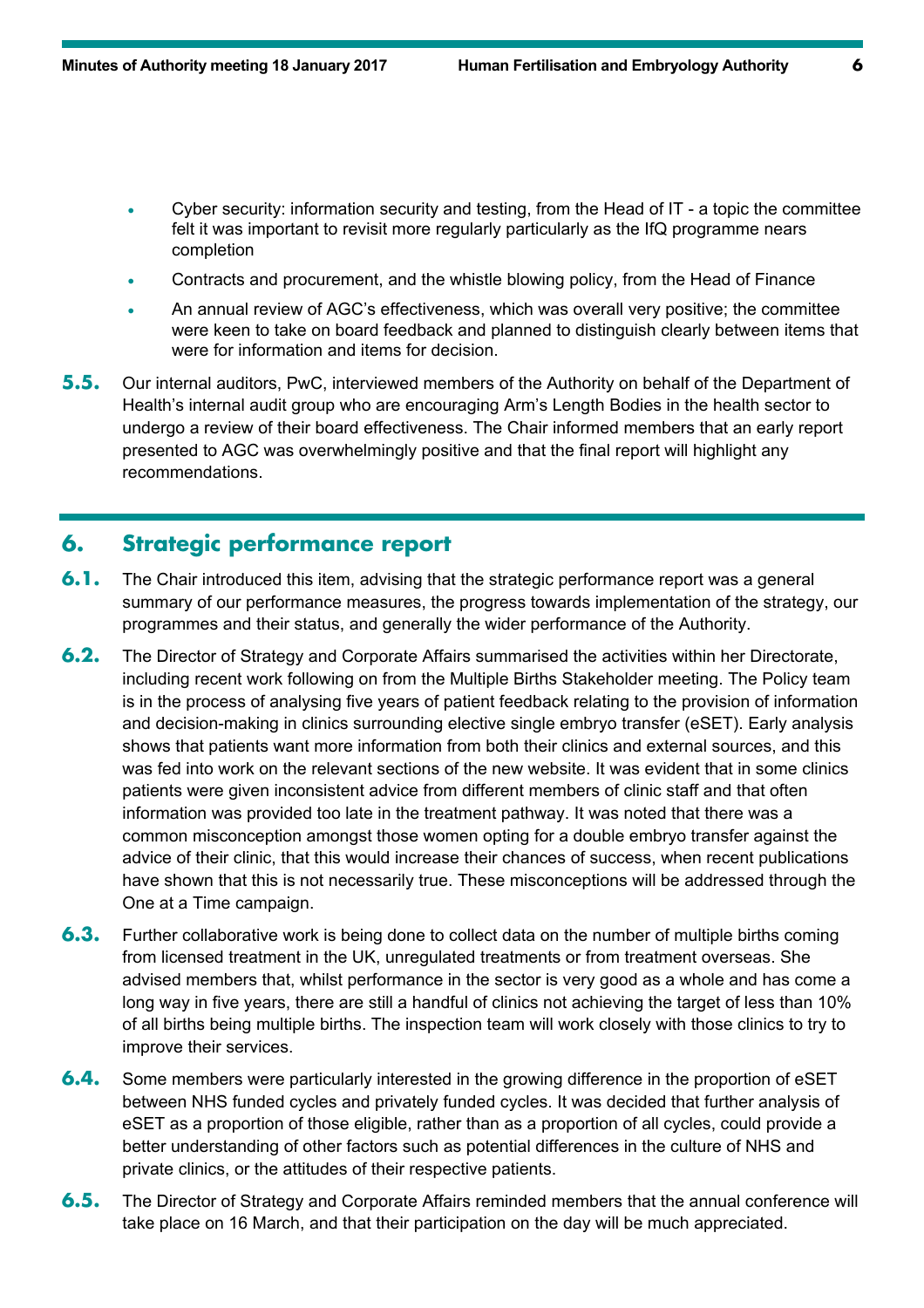Registration for the conference will be launched on 1 February in Clinic Focus. The Chair and Chief Executive have already agreed some of the themes for the day but the main focus will be the new Strategy for 2017-2020.

- **6.6.** The Director of Finance summarised the position towards the end of the financial year. At the end of December, there was a surplus of £590k. Actual income was consistently around 15% more than budgeted throughout the year, and this was not expected to change. At the end of December, we were under-spending against budget by around £40k. The Director of Finance advised members that, although it is difficult to accurately forecast income generated from treatment, this will be carefully monitored.
- **6.7.** The Director of Compliance and Information informed members that whilst the organisation performed well against most indicators, there were three which fell below target. The number of working days between an inspection and the draft report being sent to the Person Responsible (PR), and as a consequence the total number of days taken for the whole licensing process, were marginally outside of the KPI. This was due to the complexity of the report and an increased number of inspections during this period. There was also a higher rate of staff sickness absence, which was thought to be seasonal and heavily affected by the small size of the organisation.
- **6.8.** Following the discussion, members noted the latest strategic performance report.

### **7. Strategy 2017-20**

- **7.1.** The Head of Business Planning introduced the Strategy for 2017-2020 which, once approved by the Authority, will be finalised ready for the annual conference in March and subsequently published on the website in April 2017. The new strategy retains the existing vision of high quality care for everyone affected by fertility treatment but focuses on the following areas in order to meet patients' needs at various stages before, during and after treatment:
	- safe, ethical, effective treatment
	- consistent support and outcomes
	- improving standards through intelligence.
- **7.2.** The Head of Business Planning set out the new strategic objectives in further detail:
	- 1. Ensure that consistent high quality, safe, treatment is provided by all clinics.
	- 2. Publish clear information for patients about the efficacy and safety of treatments and treatment add-ons, while supporting innovation.
	- 3. Support and promote high quality embryo and data research.
	- 4. Use our data to improve access to donation and treatment.
	- 5. Increase consistency in treatment standards, outcomes, value for money and support for donors and patients.
	- 6. Use our data and feedback from patients to provide a sharper focus in our regulatory work and improve the information we produce.
- **7.3.** Members were advised that the new organisational structure and people strategy will ensure the skills and capacity required to deliver these strategic aims, and that a communications strategy will also be prepared to promote and influence particular issues.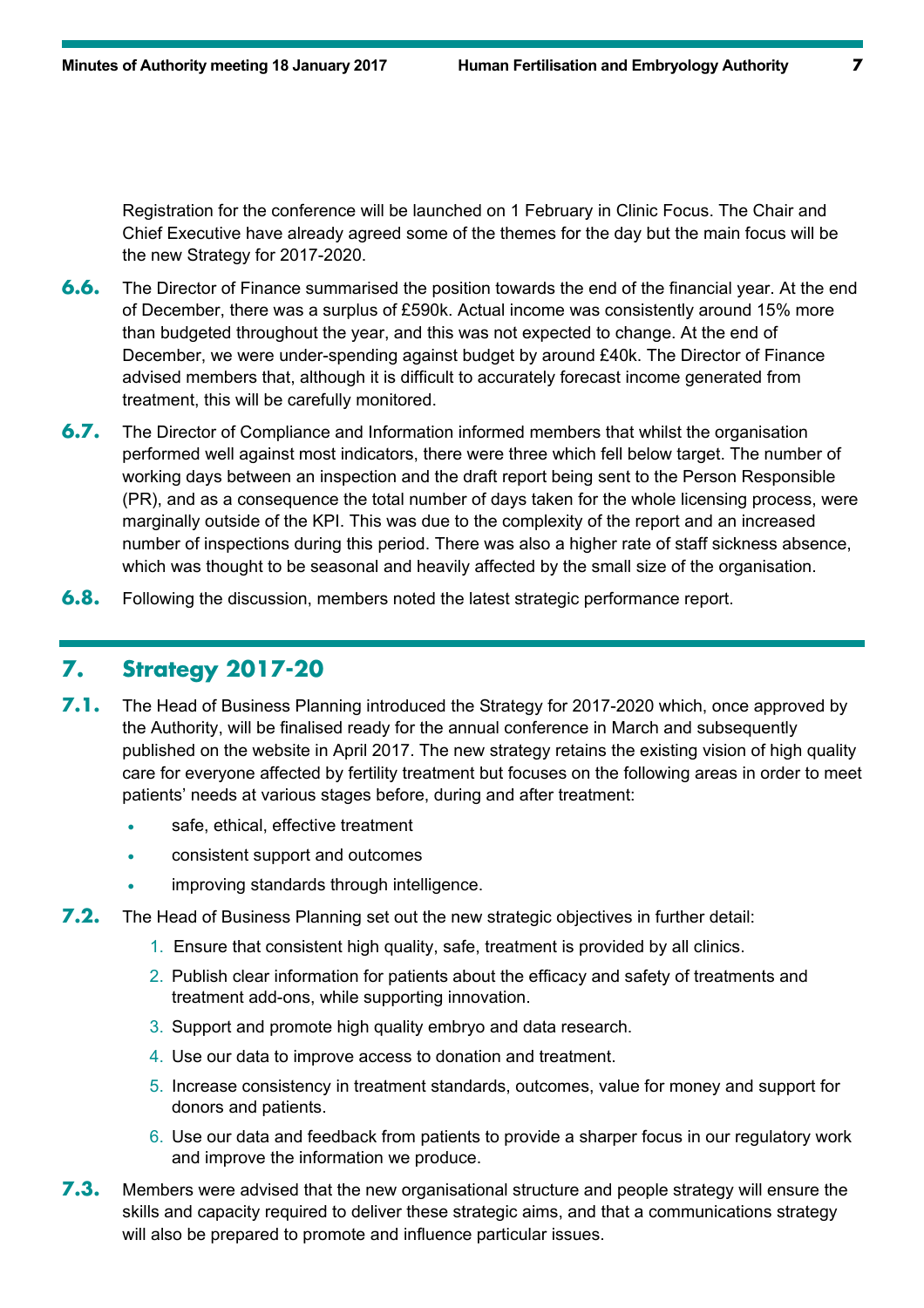- **7.4.** The Head of Business Planning summarised stakeholder feedback on an earlier draft of the strategy from the Professional Stakeholders Group, the Association of Fertility Patient Organisations and the Licensed Centres Panel, as well as a short survey of 28 patients, all of which was very positive and offered great insight.
- **7.5.** Members commended the new strategy and the aim to use regulatory powers, influence and collaborative working in combination to implement change.
- **7.6.** Members discussed the wording of the aim to promote research and encourage patients to consent to their data being used in research or to donate embryos for research purposes. The Chief Executive explained that patient information and the rate of consent, varies greatly between clinics. This strategic objective is to publish more consistent and digestible patient information across all clinics, and to raise awareness of the benefits of research with the aim to increase both the rate and quality of consents. The anticipated increase in the availability of embryos and data will facilitate high quality research with the potential to improve care and outcomes for patients.
- **7.7.** The Director of Strategy and Corporate Affairs added that more work could be done to promote participation in clinical trials that we do not license and to encourage clinics to embrace a culture of enquiry and treatment led by research. Some members suggested that the data we hold should be more easily accessible to researchers too.
- **7.8.** Some members suggested that the inspection team focus more closely on clinics' abilities to regularly monitor performance and outcomes, and to use training where appropriate to ensure their clinic is meeting the required standards.
- **7.9.** Some members were pleased that the new strategy aims to provide better patient information but wanted to explore ways in which we could use our 'soft powers' to monitor and influence the accuracy of patient information on clinics' websites.
- **7.10.** Many members supported the strategic aim to improve access to donor gametes but felt strongly that access to egg donation – as much as sperm donation - within the UK should also be a priority over the next three years.
- **7.11.** Some members were concerned about the emotional harm associated with fertility treatment and felt that our obligation to regulate safe treatment should also encompass patients' emotional wellbeing.

**Decision:** Members supported the Strategy for 2017-2020. The Director of Corporate Strategy and Affairs and the Head of Business Planning will continue to work with a sub group of members and the Chair to finalise the wording.

## **8. Treatment add ons**

- **8.1.** The Director of Strategy and Corporate Affairs introduced a paper on treatment 'add ons'. She informed members that, following a review of scientific literature, clinic websites and patient feedback, it was clear that:
	- add ons are offered in around 70% of clinics, often at additional cost
	- most add ons do not have a strong evidence base to show effectiveness
	- many clinics are not making it clear to patients that the evidence of effectiveness is weak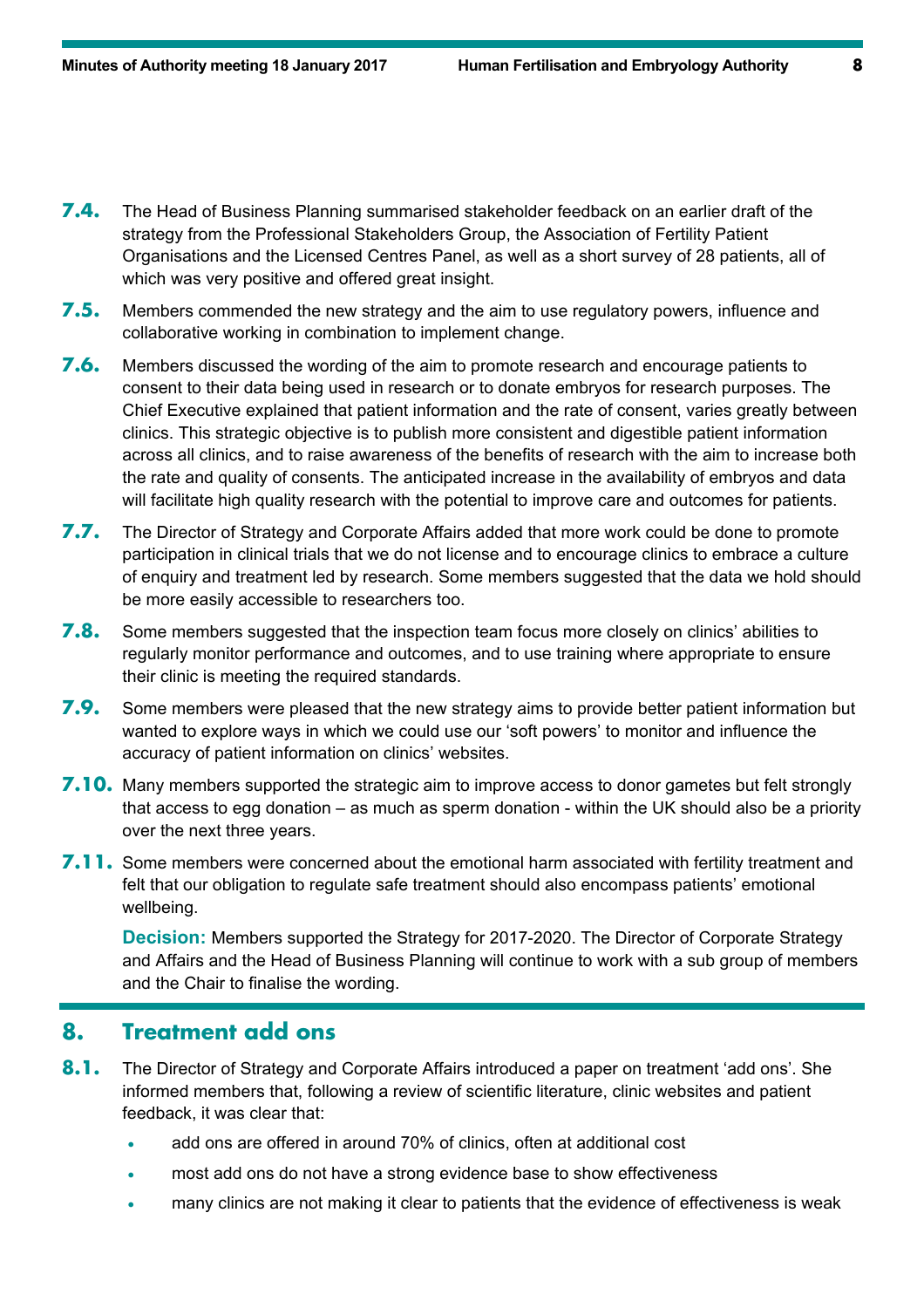- patients are confused about the merits of add ons and are not sure who to trust for information.
- **8.2.** Members felt strongly about the issue of treatment add ons and discussed the next possible steps.
- **8.3.** Members discussed the need for agreement on the way novel techniques or add ons are introduced into practice. Members noted the rigorous analysis of the safety and efficacy of mitochondrial donation techniques that was required before moving from research to treatment. It was felt that there should be more research into add ons before they can ethically be introduced and charged for.
- **8.4.** Members acknowledged the limits of publishing patient information as a catalyst for change. However, they were concerned that add ons were so widely available that they were considered the norm and their efficacy remained unquestioned. Members noted the success of the One at a Time campaign, and felt that a similar approach to introduce cultural change across the sector would encourage patients to ask more questions and encourage clinics to innovate responsibly.

**Decision:** Following discussion, members noted the report and agreed to revisit treatment add ons following further work with stakeholders to develop a consensus around what responsible innovation might look like. The aim was to work with professional societies, patient groups and interested clinics to develop and commit to a consensus. Members also agreed to explore the range of regulatory powers that might be used to regulate treatment add ons, if there is not sufficient progress using softer powers.

#### **9. Code of Practice**

- **9.1.** The Regulatory Policy Manager gave an overview of the proposed amendments to the Code of Practice which sought to clarify guidance on the following areas:
	- Mitochondrial donation; which had previously been approved in the meeting on 15 December 2016
	- Legal parenthood
	- Egg sharing arrangements
	- Cases where consent to storage is not required
	- Storage periods for eggs, sperm and embryos
	- Legislation, professional guidelines and information
	- Other minor amendments and corrections.
- **9.2.** Members heard that, if approved, the changes will be incorporated in the April 2017 update to the Code of Practice. Members also noted the creation of a separate suite of gender neutral forms and patient information for transgender patients for 1 April 2017, and agreed to the development of guidance on this area for 1 October 2017.
- **9.3.** Members who work in clinics were particularly supportive of the amendments and felt that they would be very beneficial in practice.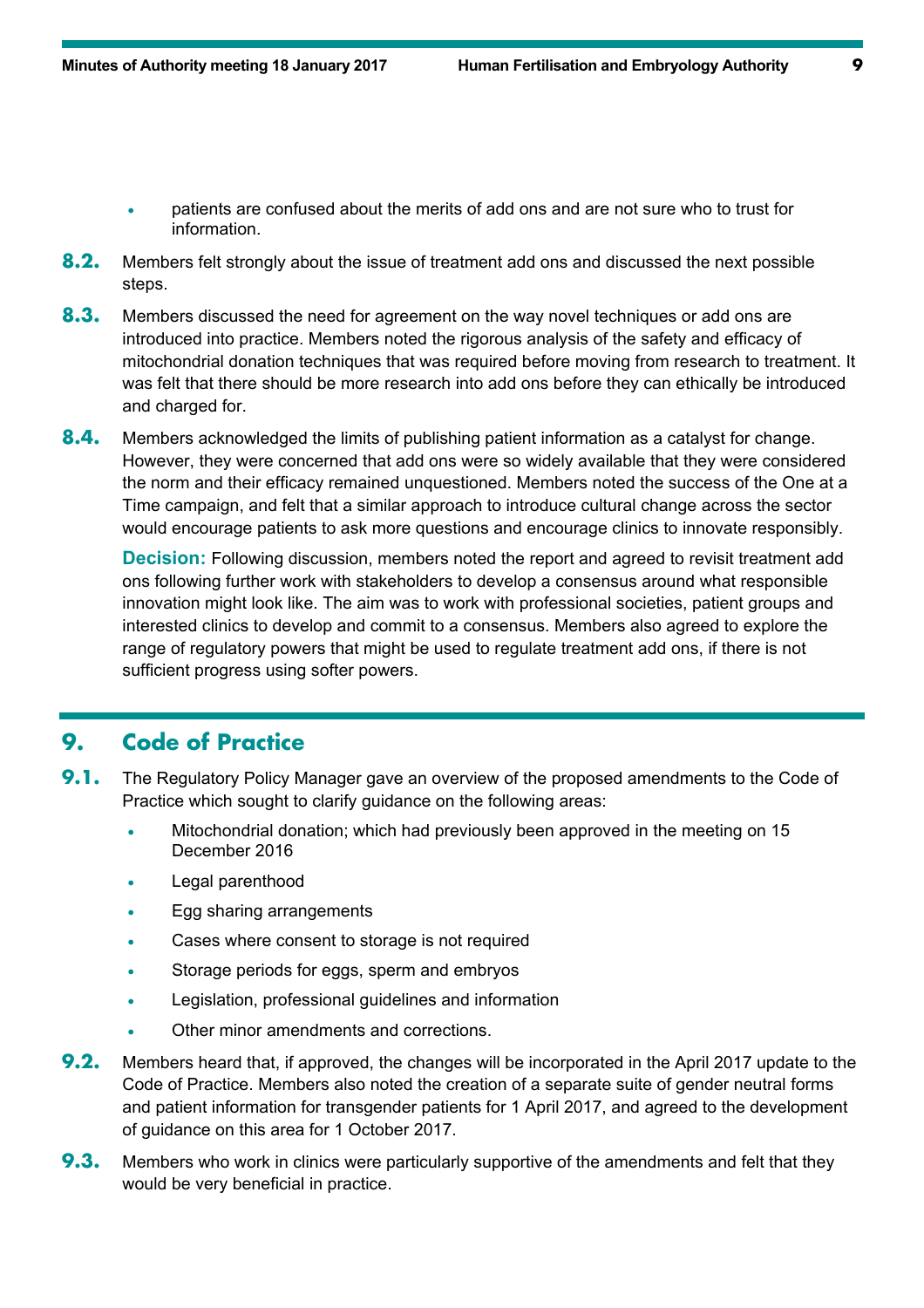- **9.4.** The Regulatory Policy Manager advised members that egg sharing is currently permitted in UK clinics, while egg giving is prohibited. This means that eggs collected in a cycle must be shared between the egg provider and recipient(s) unless there is a clinical and/or medical reason against doing so. The proposed amendments to the Code of Practice sought to clarify the exceptional circumstances where all of a patient's eggs can be given to the recipient - essentially, only where there would otherwise be a risk of harm to the egg provider.
- **9.5.** Members felt that further clarification of the circumstances where there is a risk of harm to the egg provider was necessary in order to prevent clinics from misinterpreting the guidance.

**Decision:** Following discussion, members agreed to all other proposed amendments, which will be incorporated into the Code of Practice on 3 April 2017.

## **10. Information for Quality: update**

- **10.1.** The Director of Compliance and Information reminded members that the IfQ programme was a comprehensive review of the information that we hold, the systems that govern the submission of data, the uses to which it is put and the ways in which the information is published. It includes:
	- The redesign of our website and Choose a Fertility Clinic (CaFC) function
	- The redesign of the 'clinic portal' used for interacting with clinics
	- Combining data submission functionality
	- A revised dataset and data dictionary which will be accredited
	- A revised Register of treatments, which will include the migration of historical data contained within the existing Register
	- The redesign of our main internal systems that comprise the Authority's Register and supporting IT processes.
- **10.2.** The Director of Compliance and Information advised members that in mid December 2016 it was decided that the team should regroup and focus their efforts on the completion of the Clinic Portal which necessarily limited the progress made elsewhere. It was expected that the new Portal will launch the following day, on 19 January 2017.
- **10.3.** Members noted that the launch of the treatment data submission system product for 31 March 2017 is no longer achievable and that we have sought from the Department of Health an extension to the budget of £90,000 in order to allocate additional resources to support the team and maintain pace.
- **10.4.** Following a discussion, Members noted:
	- The extension of £90,000 to the Programme budget, subject to Department of Health approval
	- Progress since the last Authority meeting, noting the launch of the clinic portal, and plans as regards our website
	- The delays to Release 2 the new data submission system
	- Steps in relation to a proposed Information Policy, for incentivising clinics to improve and maintain their performance. The policy and full suite of supporting Directions will be presented to the March 2017 Authority meeting